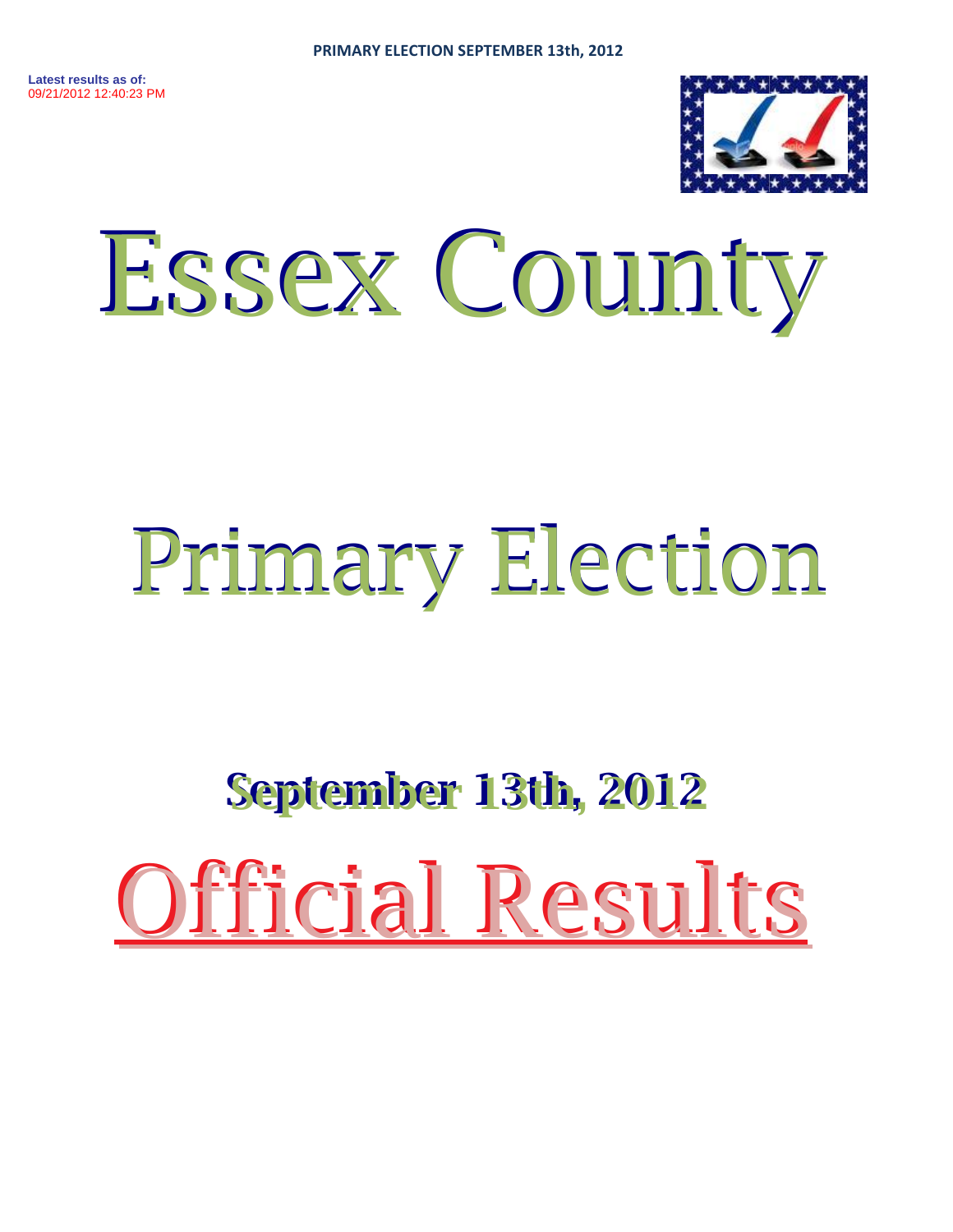### **PRIMARY ELECTION SEPTEMBER 13th, 2012**

## Elec Yr: 2012 Town: JAY Assy Dist 114th - Cong Dist 21st STATEMENT OF CANVASS of Votes Cast at the Federal Primary Election Held September 13, 2012 TOWN TAX COLLECTOR (UNEXPIRED TERM)

| 1B: | Tina L. Fenton      |  |
|-----|---------------------|--|
|     | 2B: Jessie McDonald |  |

## Town: **JAY** ED: 1

### TOWN TAX COLLECTOR (UNEXPIRED TERM)

|       | 1B: Tina L. Fenton  | 13 |
|-------|---------------------|----|
|       | 2B: Jessie McDonald |    |
| Town: | IA Y<br>FD.         |    |

### TOWN TAX COLLECTOR (UNEXPIRED TERM)

| 1B: | Tina L. Fenton      |  |
|-----|---------------------|--|
|     | 2B: Jessie McDonald |  |